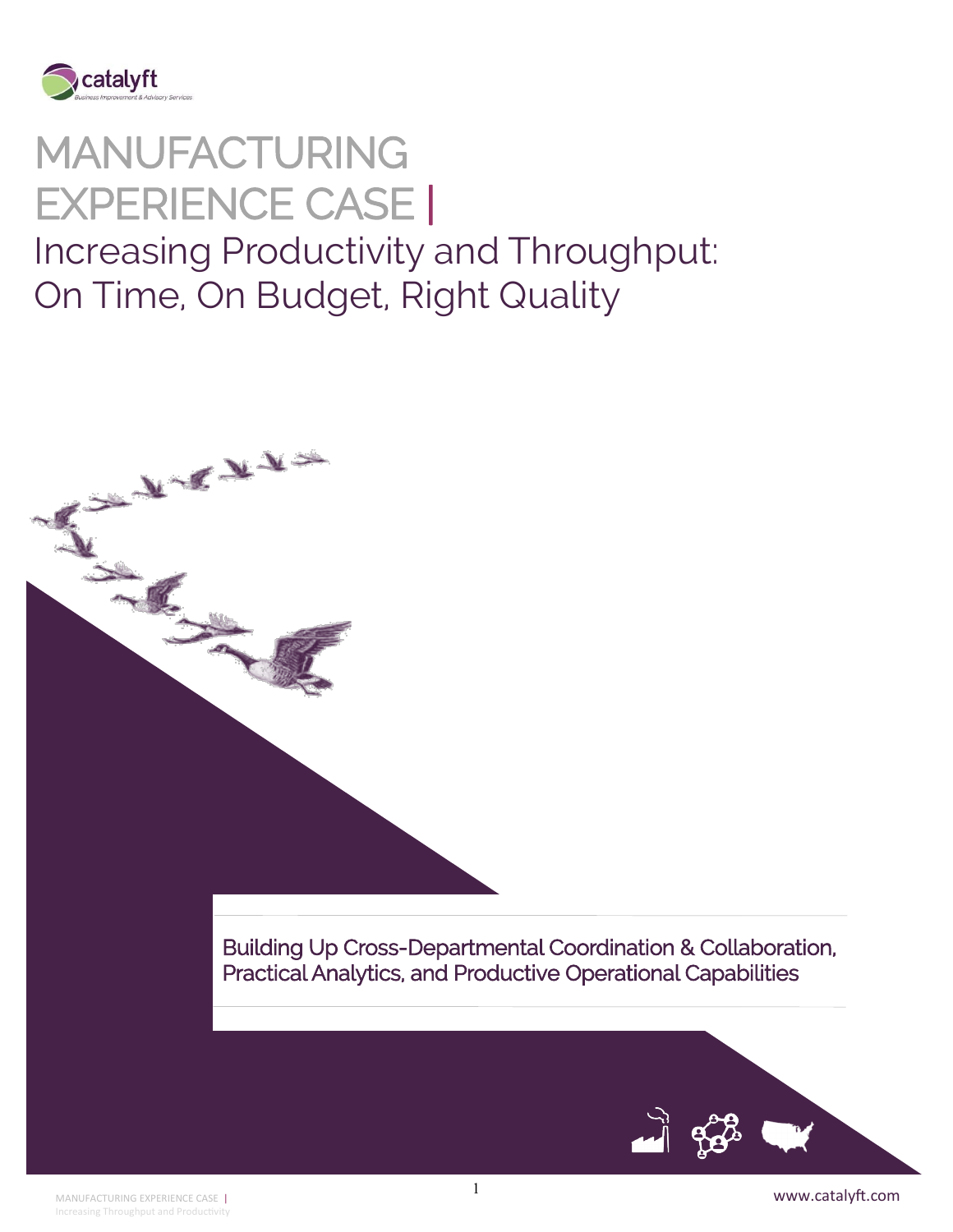



### **Increasing Productivity and Throughput:**

On Time, On Budget, Right Quality

#### **More Orders, More Problems**

Having too many orders to get out on time for a growing number of customers may sound like a good problem, but it's a problem, nonetheless. No business can afford to disappoint customers with late shipments, encourage buyers to consider competitor alternatives, rush the team to the point of risking compromised quality, or burn out a dedicated but work-weary staff with production volumes out of balance with capacity. Equally concerning, firms must make sure their operating margins are not eroding from excessive overtime, high premium expedited shipping costs, and reworking products missing the mark on customer specifications.

#### **Obstructions, So Many Obstructions**

Our manufacturing partnerships take shape in various ways depending on particular client aspirations, special industry requirements, business cycle concerns, functional expertise needs, management & ownership changes, business investment patterns, and client customer base evolution. In this particular Capital Equipment experience case, our partner was struggling to get their machines designed, assembled, and shipped out in time to meet customer installation deadlines. After years of slow sales, pent up demand came flooding in and they simply did not have the business calibrated to handle newly-generated double digit growth.

Adding wrinkles of difficulty to an already tough situation, the firm was struggling to hire qualified employees in all departments. Good News: the vast majority of the team included very senior, highly experienced employees with decades of dedication and experience. Bad News: Management was scrambling to find new talent to join the firm and offset their rapid retirement rate. Compounding the talent scarcity, years of warning college students against going into manufacturing were taking a toll — most graduates in the region were hesitant to join a manufacturing firm — even with very competitive compensation, mentoring programs at community colleges, and top notch on-the-job training. New applicants were just not there. Meanwhile, the firm had to cover shifts with excessive overtime to keep up with demand. It's true employees wanted some overtime - but the levels currently being worked were unsustainable. Outsized overtime scheduling was straining the Operations team as they added a third shift and scheduled crews on weekends to get the machines out.

Another challenge: inability to see work progressing in a systematic way—whether looking at the various disconnected data trails or walking up to machines-in-progress out on the floor. Machine assembly could range from 2 weeks for standard configuration to 6 months for a highly customized, one-off model. Customers had immense choice in configuring their machines but the Sales Team did not have quoted lead times for all these permutations backed with data tied to current operational capabilities — only antiqued estimates influencing expectations. Furthermore, Operations did not have the data visibility to manage their crews according to reasonable expectations while moving machines across the work cells.

Operations did not have data visibility to manage crews according to reasonable expectations while moving machines across the work cells.



### MANUFACTURING

#### Case Synopsis:

• Building up rapid cross-departmental coordination and tech-enabled operational capabilities in a capital equipment manufacturing company

#### Engagement Environment:

\$250+ Million U.S.-based, Private Equity -owned equipment designer & manufacturer with international customer base

#### Financial Results:

- 80% increase in year-over-year EBITDA margin
- 60% reduction in overtime costs

#### Operational Results:

- 26% increase in throughput
- 39% decrease in order-to-ship leadtimes
- 22% improvement in parts availability

#### Organizational Benefits:

- Customized, easy-to-use production work flow and constraint visibility tools
- Comprehensive work-to-time standards updated in ERP system
- Visual Control Room across Sales, Engineering, Fabrication, Materials Management, Operations, Internal Improvement, and Shipping
- Cloud-based Management Dashboards with operating indicators, constraint analysis, and departmental service levels cascading to all Supervisors
- Sales and Operations Planning collaboration process and control tools
- New Just-In-Time Materials Management fulfillment processes and Vendor Relationship program
- Employee Professional Development Program and customized tool sets
- Trainer Workshops: daily, on-the-floor operational and organizational decisions impacting financial results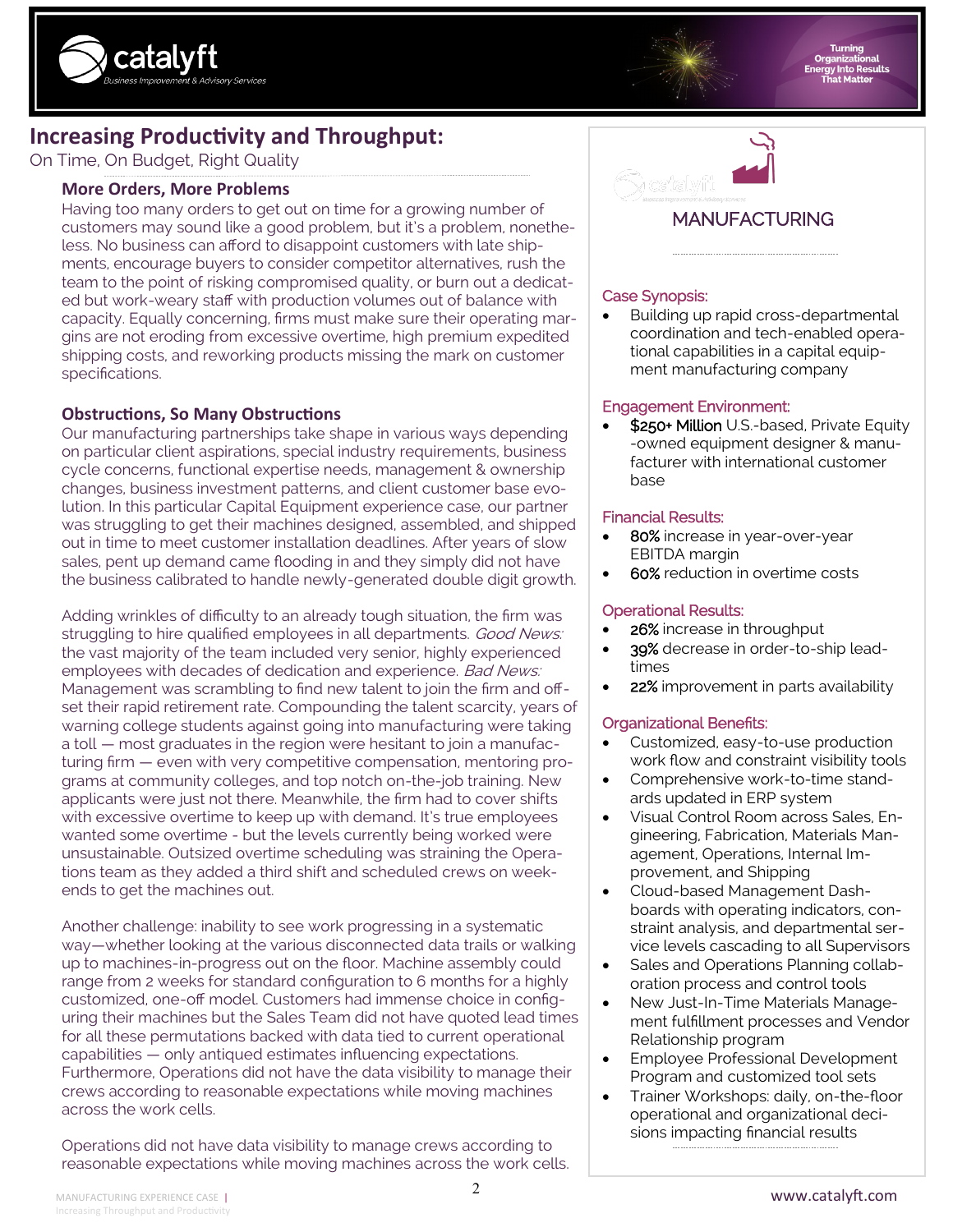Another issue: Management had plenty of standard financial reports and several ad hoc operating reports created in isolation by industrious managers — but not a comprehensive data hierarchy with leading operational indicators locked on financial goals and flowing into existing financial reporting. Most perplexing, departments did not have a good grasp on the types of constraints tripping up their teams along the way. Without the data to confirm they were on the right track or sound the alarm when machines were behind, management reviews were more about voicing conjecture and past experiences rather than allowing the data to plead the case. The team needed to be able to pinpoint when problems arose, what were the chances of this recurring, and what was being done to prevent future constraints from becoming more prevalent.

Finally, the team's biggest obstruction to getting machines out unfortunately originated across several key departments — Sales, Engineering, Materials, Assembly, and Shipping — due to inefficient and counterproductive communication channels. The departments were working with furious intensity albeit with a myopic focus to get their own responsibilities accomplished; unfortunately, their isolated effort was optimizing components of production rather than the total flow - causing unforeseen problems down the line, creating painfully expensive headaches for their colleagues in other departments, and crippling overall order-to -ship times. One example: Assembly was notorious for grabbing components out of docked shipments before Materials even had a chance to enter receipt of goods and place the components in their rightful area. No surprise: moving outside of the system created all sorts of problems including unreliable inventory levels, parts floating around the shop floor, and frustrating animosity between Materials and Assembly.

#### **Always A Collaborative Partnership**

Engaged to quickly build up throughput capabilities without exorbitant labor and material costs, our improvement team was comprised of 25 members - including Executives, Department Managers, Supervisors, Controllers, and Consultants.

While skills sets varied (specialties included data analysis, lean manufacturing, supply chain, talent management program implementation, data hierarchy development, dashboard implementation, process optimization, change management, and project management), all team members knew the goal: building up embedded throughput capabilities so desperately needed (yesterday) while generating millions in costsavings through our collaboration.

#### **Agile Approach, Customized Fixes**

After our initial analysis outlined the most valuable opportunities to accelerate production flow, the team designed, tested, and implemented key production and cost controls incorporated into the firm's existing lean processes and information systems. Our partnership was instrumental to quickly overcoming painful, expensive issues plaguing getting machines out on time and aligned with customer expectations. Through our focused collaboration, the team achieved everybody's shared objective of getting more machines out while simultaneously ratcheting down excess labor costs, material handling costs, and employee frustrations in the process. Several key system elements doing the heavy lifting and accelerating finished goods velocity included:

**Updated Work-To-Time Data Flow Through Enterprise Resource Planning System** — new data flow and data maintenance process allowed Managers and Supervisors to know where the team stood on all machines-



#### Catalyft Team's Past Experiences:

\$450 Million **Manufacturing** Client Revenue Size (Historical Avg.)

5 Manufacturing Workstreams Per Engagement (Historical Avg.)

15 **Manufacturing** Sub-Sectors Covered (Team Total)

250 Manufacturing Employee Base Engaged in Transformation (Historical Avg.)

> 4.0 to 1 **Manufacturing** Return On Investment (Historical Avg.)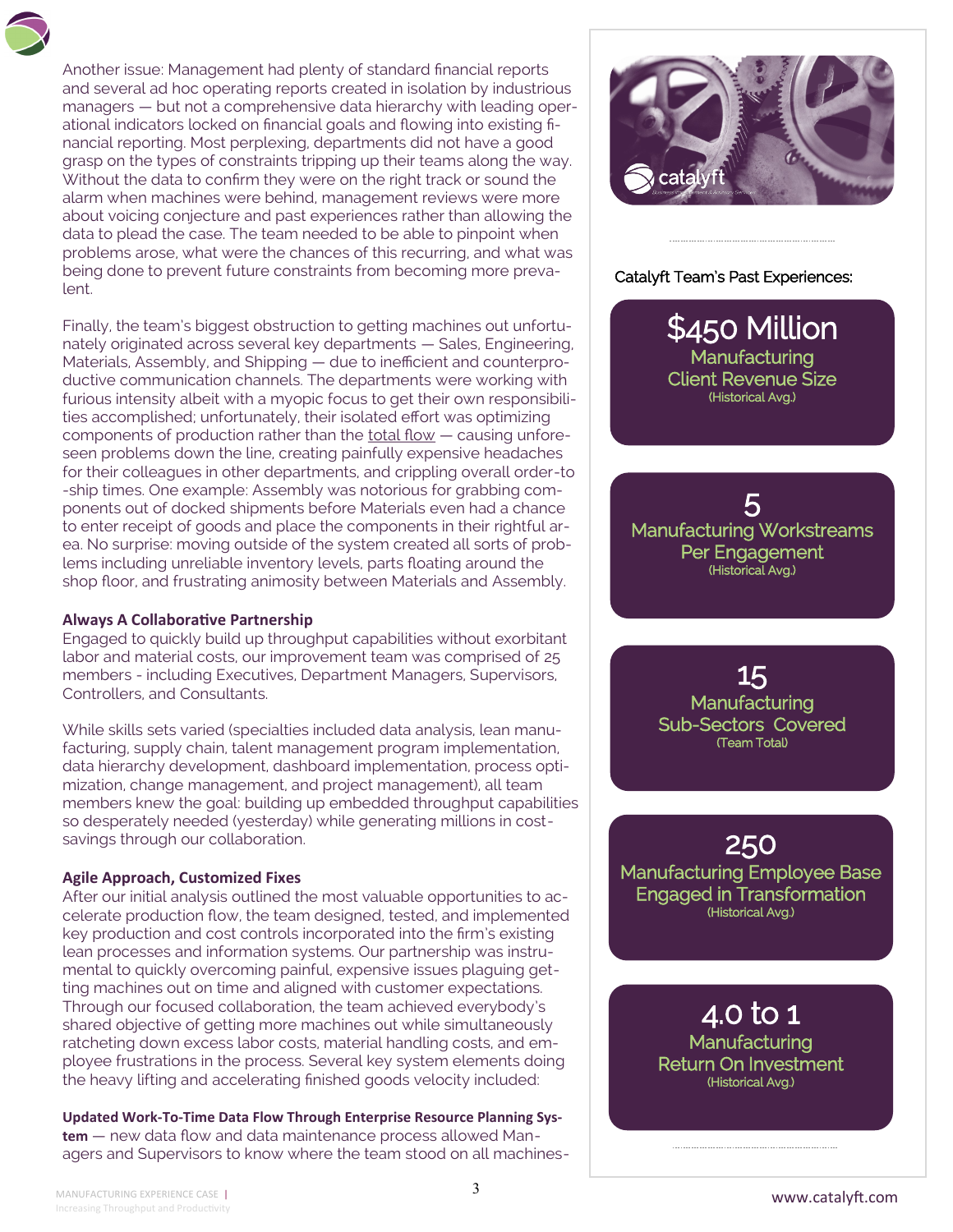in-process and for work to be planned and realistically segmented across work cells. Trustworthy work-to-time relationships allowed all Supervisors every shift to manage their team more precisely and sound the alarm for help earlier in production before time and resources evaporated in the their struggle.

**Revamped Sales And Operations Planning (S&OP)** — Operations developed a very precise, clear view of machines-in-process. The team used timely performance data to manage the floor and, with alacrity, now shared their production insights with Sales. The weekly S&OP review meetings were built around facts rolling from up the shop floor rather than perpetuating the former, unhelpful practice of laying deeper blame across departments. Now, Sales could estimate delivery times with greater accuracy and set proper expectations with customers based on current production flow.

**Centralized Control Room** — essential to getting the departments collaborating with a regular cadence and get away from working in isolation, the Control Room allowed the team to visualize their work, understand the implications of their decisions on other departments, see potential problems before they arose, and provide a forum to explore solutions together using data. This new capability was a particular favorite for our partners because the process and tool sets employed were highly visual, easy to understand, and simple to maintain.

**Management Dashboards With Cascading Data** — with operational performance data now rolling up from every Supervisor to Department Managers and right on up to the Plant Manager, current progress was very easy to see in a clear, compelling way. The team was now able to tackle constraints in a more logical, cost-effective manner through pareto analysis capturing barriers to getting machines out every shift. Nice and simple constraint visibility allowed Management to see where they could lend more support to a particular department or shift. Now, the team was working on their schedule-busting top priorities every week as a normal course of managing their business.

**Materials Management Parts Flow Redesign** — the team reconfigured receiving docks, staging areas, storage rack systems, and parts handling protocol to allow parts kits to be placed right next to each machine. The Radio Frequency Identification (RFID) tagging system was optimized to ensure all parts never lost their way or found unauthorized homes. In addition, easy-to-read visual monitors sharing parts status and flagging concerns were placed right out on the shop floor for all departments to see.

**Talent Management Improvements** — our partnership developed a comprehensive supervisory training program to support all Supervisors and make sure all received training on the new tools and work flow. Additionally, customized training content clearly illustrating how their day-to -day operational decisions had surprising financial repercussions was created. Finally, the team designed and implemented an easy-to-use Employee Scorecard to make sure Management was providing the skills development and professional environment pathways needed to retain seasoned veterans while developing newer employees at the pace they needed.

#### **The Team's Results**

Parts availability improved by 22%, overtime was reduced by 60%, and order-to-ship times were cut by 39%. Chipping away at constraints, throughput went up 26% . With the team aligned around improved production and timely data, EBITDA grew by 80% year-over-year.



#### Our Way of Collaborating :

#### Identify

.

2-4 meetings at no cost

- Discussion of issues
- Alignment around probable causes
- Framing of analysis scope

### **Qualify**

3-6 weeks at cost

- Qualify opportunities with Trapped Value Analysis (TVA)
- Quantify anticipated results
- Initial engagement design
- Key meetings: Launch, Opportunity Review, Solution Review, and Final Framing of analysis scope

#### **Modify**

4-8 months

- Final engagement design
- Execution of engagement design
- Realization & measurement of results
- Ownership & sustainability

#### Office Locations :

C<br>Z

こ<br>こ

 $\frac{\mathbf{1}}{\mathbf{2}}$ 

SFO

TOR

One World Trade Center Suite 8500 New York, NY 10007 212 220 3897

444 West Lake Street Suite 1700 Chicago, IL 60606 312 260 9907

200 South Biscayne Blvd Suite 2790 Miami, FL 33131 305 925 8112

101 California Street Suite 2710 San Francisco, CA 94111 415 636 7999

20 Bay Street 11th Floor Toronto, ON M5J 2N8 647 725 9662